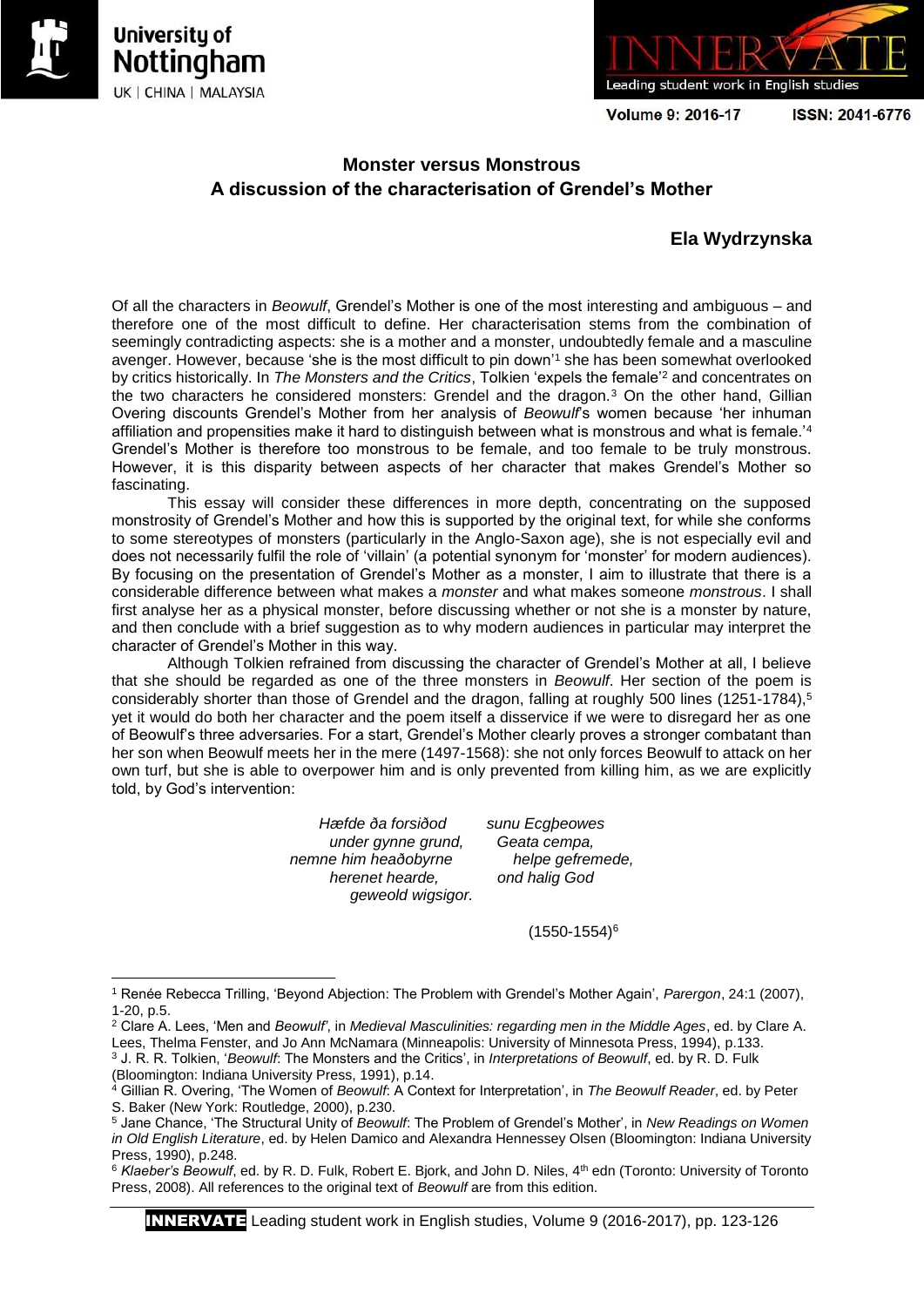(The son of Ecgtheow, warrior of the Geats, would then have perished under the broad earth, had not his battle-corselet, the hard battle-mesh, afforded help to him and had not holy God controlled victory in war.)<sup>7</sup>

Not only does this passage illustrate the struggle Beowulf faces when fighting Grendel's Mother, it also demonstrates how much preparation he undertook before venturing into the mere, equipping himself with his 'oldest, most battle-worn, and therefore most reliable of warrior's equipment<sup>'8</sup> (1441-1464). Before fighting Grendel, Beowulf strips himself of armour and weaponry (671-687), yet 'for a man about to demean himself by fighting a female rather than a male, Beowulf is surprisingly well outfitted.'<sup>9</sup> The fact that Beowulf goes to such lengths to defeat Grendel's Mother indicates that she is a worthy opponent who should be taken seriously not only as an adversary, but also as one of the three monsters in the poem.

Additionally, the description of the mere itself further characterises Grendel's Mother as a monster. Hrothgar has already described her habitat as wild and alien (1357-1376), thus suggesting a degree of 'otherness' which is almost synonymous with monsters in the Anglo-Saxon world.<sup>10</sup> More important is that Grendel's Mother rules over a mere filled with *wundra þæs fela* (so many strange creatures, 1509) and *sædeor monig hildetuxum* (many a sea-beast with battle tusks, 1510-11). The fact that she has ruled over these creatures for fifty years (*se ðe floda begong/heorogifre beheold hund missera*, 1497-8) implies that she is a monster through association. Hennequin states that 'the text clearly makes her frightening and threatening, but it does not associate her with monsters (except Grendel).'<sup>11</sup> Given the textual evidence, however, I have to disagree with this, for in what way is her habitat *not* explicitly associating her with monsters? The fact that she has the power and authority to not only exist in but actually rule over a world populated by strange creatures and sea-beasts surely indicates that she too must be some kind of monster, not to mention that she is in the unfortunate position of being the mother of Grendel – who is both a monster *and* monstrous in his nature.

Still, it is the very disparity between what is a *monster* and what is *monstrous* that creates ambiguity in the character of Grendel's Mother. As I have demonstrated thus far, she is undoubtedly a monster in the physical sense of the word. However, unlike Grendel who kills repeatedly, Grendel's Mother never demonstrates any violence beyond that which she deems necessary. When she first comes to Heorot, it is not to go on a killing spree like Grendel, but as a grieving mother (*yrmþe gemunde*, 1259; *galgmod*, 1277; *sorhfulne*, 1278) who has come 'to avenge the death of her son' (*sunu deoð wrecan*, 1278). While the role of avenger is a traditionally masculine one that would normally fall to a kinsman – certainly not to a mother – it is also a legal role and one that almost excuses her actions. True, she does kidnap and cannibalise Aeschere – thus making her seem more monstrous than she might actually be – but she only takes *one* man, thereby demonstrating that her primary interest was vengeance rather than homicide. Jane Chance suggests that the actions of Grendel's Mother here are indeed monstrous, not because of what she does to Aeschere, but rather because of the masculine role she adopts: 'for a mother to "avenge" her son (2121) as if she were a retainer, he were her lord, and avenging more than peace-making, is monstrous.<sup>'12</sup> It is, however, unjust to call Grendel's Mother monstrous purely because she does not fit the model of an Anglo-Saxon woman suggested by Chance. Instead, it is how Grendel's Mother deliberately chooses to resist these expectations and accepts the role of a male kinsman on behalf of her son (who is somewhat lacking in male relatives) that potentially demonstrates a more civilised, un-monstrous nature.

Nevertheless, it is interesting that the poet chose for Grendel's Mother to act as Grendel's avenger, for while she takes on numerous male roles, she is still constructed as a female character. At the simplest level, she is Grendel's *Mother* (and has no other identity beyond that)<sup>13</sup> and is continually identified as this throughout the poem (1258, 1276, 1282, 1538, 1683, 2118, 2139). The poet, however, did not necessarily have to make her a female character, and could have just as easily introduced a male relative to seek vengeance for Grendel's death instead.<sup>14</sup> Changing the gender would have had

**.** 

<sup>7</sup> Translations are my own, unless otherwise stated, with assistance from Marsden and Crossley-Holland. <sup>8</sup> Trilling, p.14.

<sup>9</sup> Trilling, p.14. For an interesting topic of discussion, compare this to Martin Puhvel's *The Might of Grendel's Mother* (1969), especially pp.81-2.

<sup>10</sup> John D. Niles, 'Pagan survivals and popular belief', in *The Cambridge Companion to Old English Literature*, ed. by Malcolm Godden and Michael Lapidge (Cambridge: Cambridge University Press, 2012), pp.123-128.

<sup>11</sup> M. Wendy Hennequin, 'We've Created a Monster: The Strange Case of Grendel's Mother', *English Studies*, 89:5 (2008), 503-523, p.513.

<sup>12</sup> Chance, p.252.

<sup>&</sup>lt;sup>13</sup> That the identity of Grendel's Mother exists only in relation to her son is an interesting topic, but not pertinent to this essay. I recommend Trilling for a more thorough discussion of this idea.

<sup>14</sup> Hennequin, p.512.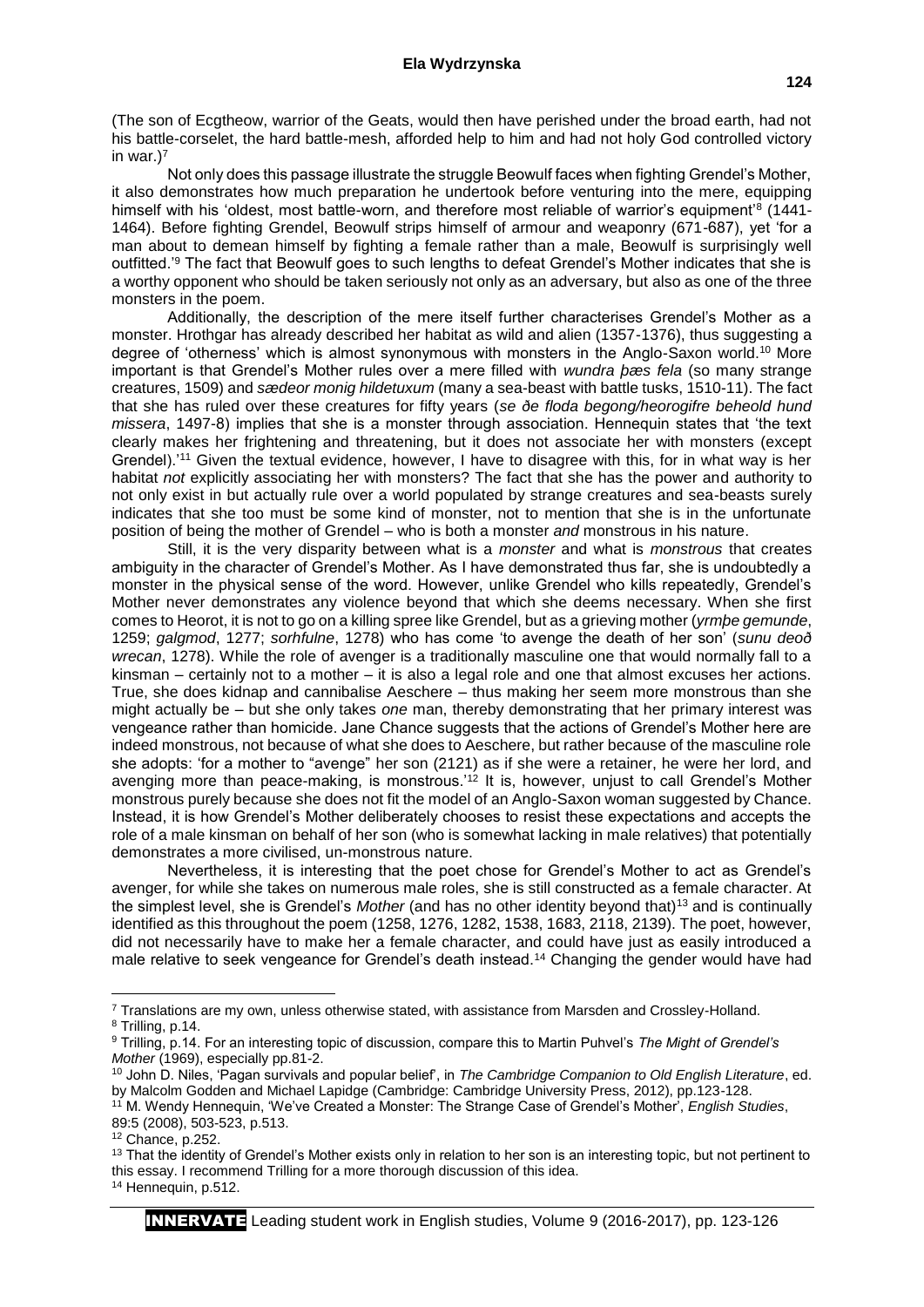## **Monster versus Monstrous A discussion of the characterisation of Grendel's Mother**

very little effect on the plot of *Beowulf*; if anything it would remove many of the ambiguities I shall now discuss.

Although Grendel's Mother is an undoubtedly female character, there are lexical ambiguities in the poem that contradict this representation. The original text uses relatively human terms to describe her, notably *wif* 'woman' (*aglæcwif*, 1259; *merewif*, 1519; *wif unhyre*, 2120) or *ides* (1259), both of which highlight her femininity and undermine the suggestion of monstrosity. Yet when Beowulf is first attacked in the mere, the masculine pronoun *se* (1497) is used to refer to Grendel's Mother. Here the poet could be trying to illustrate that she has been forced to adopt another masculine role: this time as a ruler with a domain (the mere), subjects (the creatures described in 1509-1512), and her own hall to envy Heorot (the *niðsele* introduced in 1513). However, a more telling discussion of the lexical representation of Grendel's Mother comes from analysing how the language pertaining to her character has been translated, as a great deal 'of her supposed monstrosity is the result of [this].'<sup>15</sup> I shall concentrate here on two compound nouns, *merewif* and *aglæcwif*, to analyse how Grendel's Mother has been somewhat vilified by modern translations.

Firstly, *mere* simply means water, so *merewif* could be translated as 'sea-woman', though it is further modified by *mihtig* (1519) to illustrate her prowess and add to the tension and drama of the scene. The language itself certainly does not hold the same negative connotations modern translators often ascribe to it. Crossley-Holland, for example, gives *merewif* as 'sea-monster' <sup>16</sup> rather than 'seawoman', highlighting the supposed monstrosity of the character; Heaney, meanwhile, goes even further and translates it as 'tarn-hag'.<sup>17</sup> Although not the only culprit of this, Heaney frequently demonises Grendel's Mother with his translation. For example, when she is described as an *ides aglæcwif* (1259), Heaney translates it as 'monstrous hell-bride'.<sup>18</sup> Firstly, *ides* normally translates as 'lady' and, far from having monstrous connotations, often denotes 'a queen or woman of high social rank'<sup>19</sup> as evidenced when it is used in *Beowulf* to refer to Wealtheow (620, 1168, 1649), Hildeburh (1075, 1117) and Modthryth (1941). Indeed, Hennequin points out that if it here means anything other than 'powerful lady', 'it is the only instance in Old English where *ides* is so used.'<sup>20</sup> Moreover, while *aglæca* is used on multiple occasions to mean 'monster' when applying to Grendel (159, 425, 433, 566, 592, 646, 732, 816, 989, 1000, 1269), it also has a variety of other meanings: 'one inspiring awe or misery', 'formidable one', 'adversary' or 'combatant'.<sup>21</sup> I believe that when characterising Grendel's Mother, these translations offer a better interpretation that is closer to the original text. True, she is strong, dangerous and antagonistic, but she is also a worthy opponent and should be admired for being so; certainly there is no reference here to the evil or demonic monstrosity conveyed in Heaney's 'hell-bride'.

This idea of demonising Grendel's Mother through translation can be further supported by considering how her appearance is described. Her *laþan fingrum* (loathsome fingers, 1505) become 'savage talons'<sup>22</sup> in Heaney's translation. Perhaps this is not too huge a leap, for both Heaney's and a more literal translation convey a sense of hostility on the part of Grendel's Mother. Yet 'talons' suggests an animalistic quality to Grendel's Mother, a quality for which there is very little evidence in the original text. Not only do we know from Hrothgar that Grendel and his mother are, at the very least, human in shape (1349-1353), but the physical qualities that could make them appear more monstrous – their supernatural strength and Grendel's immense height – are actually the same qualities that make Beowulf a hero.<sup>23</sup> Grendel's Mother is identifiably human, thus illustrating that Heaney's animalistic and demonic translations are an unfair interpretation of the character.

A huge amount of the monstrosity associated with the character of Grendel's Mother comes from how the poem has been translated, not from the original text. Perhaps this is indicative of how modern readers expect the story of *Beowulf* to unfold. Although the title is editorial, modern readers will be aware that Beowulf is the protagonist of this story; to a modern audience, 'protagonist' is often synonymous with 'hero'. If Beowulf is the hero, then anyone he tries to defeat in battle must be the 'villain', purely by association. The original poem, however, struggles to support this interpretation, as is demonstrated by the fight scene between Beowulf and Grendel's Mother: Beowulf himself is the one attacking, trespassing on another's territory with evil intent and generally behaving in a non-heroic

**.** 

<sup>21</sup> *Klaeber's Beowulf*, p.347.

<sup>15</sup> Trilling, p.5.

<sup>16</sup> Kevin Crossley-Holland, *The Anglo-Saxon World* (Oxford: Oxford University Press, 2009), p.112.

<sup>17</sup> Seamus Heaney, *Beowulf* (London: Faber and Faber, 1999), p.50.

<sup>18</sup> Heaney, p.42.

<sup>19</sup> Chance, p.249.

<sup>20</sup> Hennequin, p.516.

<sup>22</sup> Heaney, p.49.

<sup>23</sup> Hennequin, p.513.